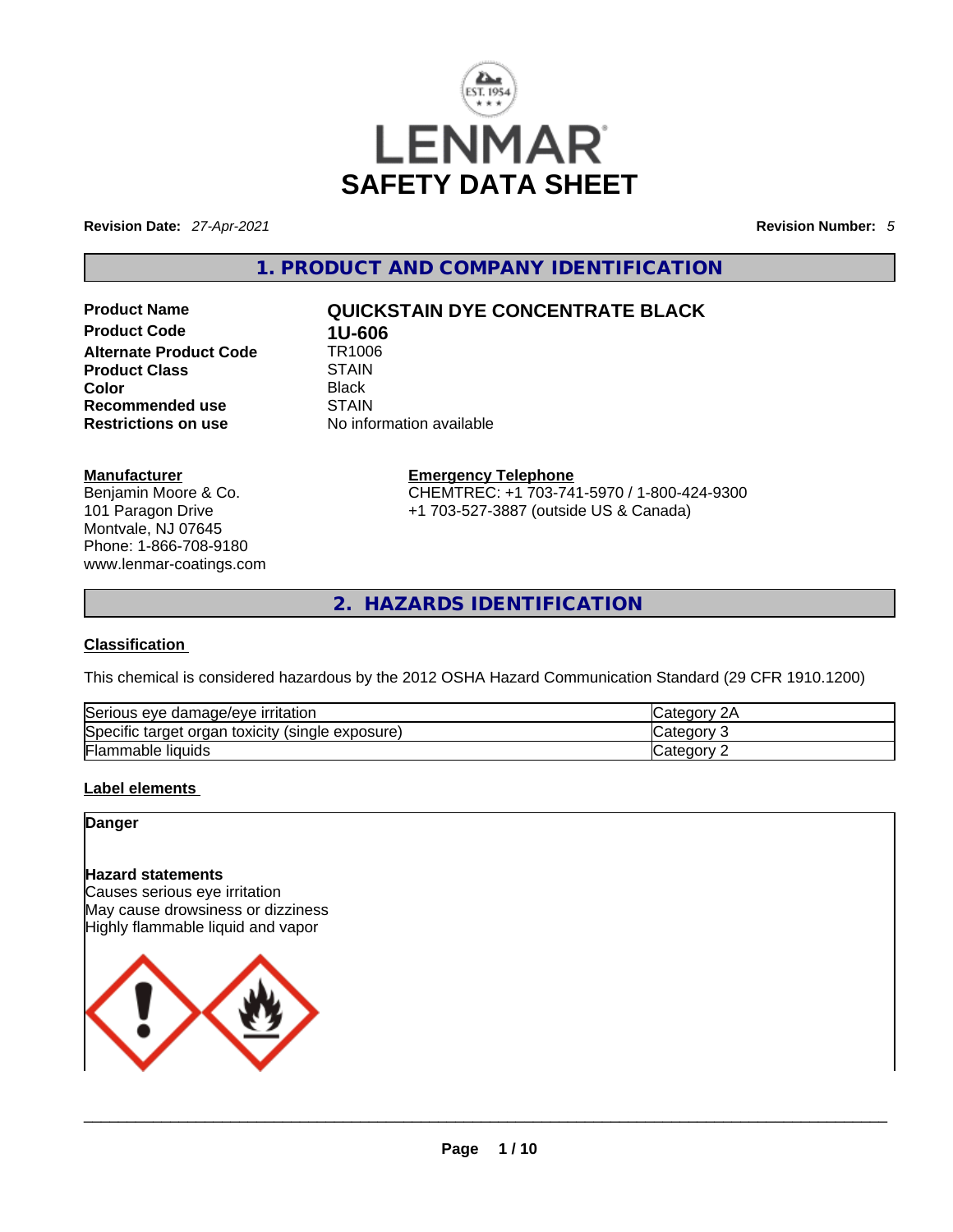**Appearance** liquid **Odor** *Solvent* **Appearance** liquid **Odor Odor Odor Odor Odor Odor Odor Odor Odor Odor Odor Odor Odor Odor Odor Odor Odor Odor Odor Odor Odor Odor Odor Odor** 

**Precautionary Statements - Prevention**

Wash face, hands and any exposed skin thoroughly after handling

Avoid breathing dust/fume/gas/mist/vapors/spray

Use only outdoors or in a well-ventilated area

Keep away from heat, hot surfaces, sparks, open flames and other ignition sources. No smoking

Keep container tightly closed

Ground/bond container and receiving equipment

Use explosion-proof electrical/ventilating/lighting/equipment

Use only non-sparking tools

Take precautionary measures against static discharge

Wear protective gloves/protective clothing/eye protection/face protection

Keep cool

### **Eyes**

IF IN EYES: Rinse cautiously with water for several minutes. Remove contact lenses, if present and easy to do. Continue rinsing

If eye irritation persists: Get medical advice/attention

### **Skin**

IF ON SKIN (or hair): Remove/Take off immediately all contaminated clothing. Rinse skin with water/shower **Inhalation**

IF INHALED: Remove victim to fresh air and keep at rest in a position comfortable for breathing

Call a POISON CENTER or doctor/physician if you feel unwell

**Fire**

In case of fire: Use CO2, dry chemical, or foam for extinction

### **Precautionary Statements - Storage**

Store in a well-ventilated place. Keep container tightly closed Store locked up

### **Precautionary Statements - Disposal**

Dispose of contents/container to an approved waste disposal plant

### **Hazards not otherwise classified (HNOC)**

Not applicable

### **Other information**

No information available

# **3. COMPOSITION INFORMATION ON COMPONENTS**

| ∼ •<br>$- -$<br>name<br>шьа | <b>NO</b><br>n       | W.        |
|-----------------------------|----------------------|-----------|
| ∺нотн<br>−₩.                | $\sim$<br>- 64.<br>ີ | 100<br>95 |

# **4. FIRST AID MEASURES**

### **Description of first aid measures**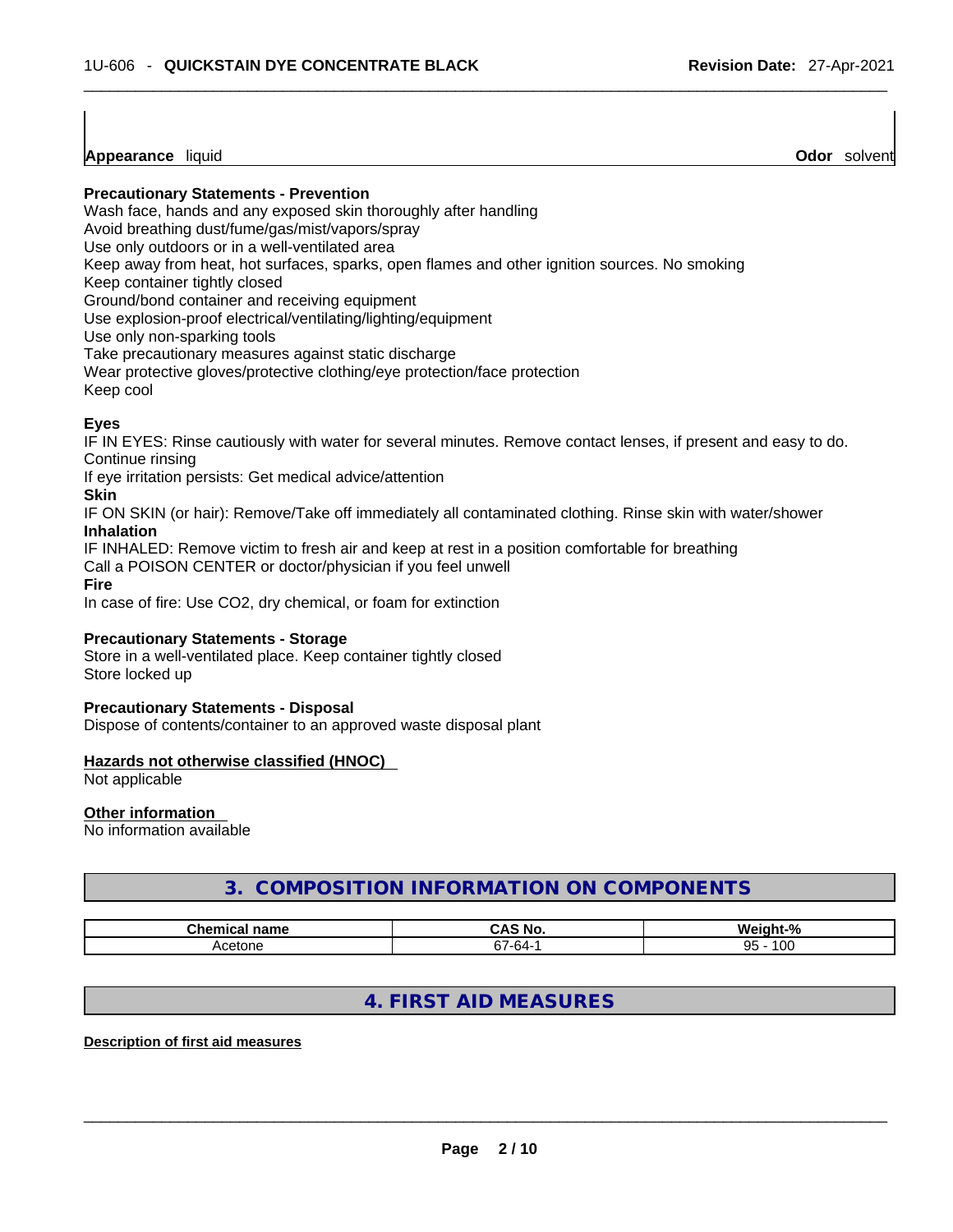| <b>General Advice</b>                            | If symptoms persist, call a physician. Show this safety data sheet to the doctor in<br>attendance.                                                                                                                      |
|--------------------------------------------------|-------------------------------------------------------------------------------------------------------------------------------------------------------------------------------------------------------------------------|
| <b>Eye Contact</b>                               | Immediately flush with plenty of water. After initial flushing, remove any contact<br>lenses and continue flushing for at least 15 minutes. Keep eye wide open while<br>rinsing. If symptoms persist, call a physician. |
| <b>Skin Contact</b>                              | Wash off immediately with soap and plenty of water removing all contaminated<br>clothes and shoes. If skin irritation persists, call a physician.                                                                       |
| <b>Inhalation</b>                                | Move to fresh air. If symptoms persist, call a physician.<br>If not breathing, give artificial respiration. Call a physician immediately.                                                                               |
| Ingestion                                        | Clean mouth with water and afterwards drink plenty of water. Do not induce<br>vomiting without medical advice. Never give anything by mouth to an unconscious<br>person. Consult a physician.                           |
| <b>Protection Of First-Aiders</b>                | Use personal protective equipment.                                                                                                                                                                                      |
| <b>Most Important</b><br><b>Symptoms/Effects</b> | No information available.                                                                                                                                                                                               |
| <b>Notes To Physician</b>                        | Treat symptomatically.                                                                                                                                                                                                  |

**5. FIRE-FIGHTING MEASURES** 

| <b>Flammable Properties</b>                                     | Vapors may travel considerable distance to a source of<br>ignition and flash back. Vapors may cause flash fire.                                                                                                                                                                                |
|-----------------------------------------------------------------|------------------------------------------------------------------------------------------------------------------------------------------------------------------------------------------------------------------------------------------------------------------------------------------------|
| <b>Suitable Extinguishing Media</b>                             | Foam, dry powder or water. Use extinguishing measures<br>that are appropriate to local circumstances and the<br>surrounding environment.                                                                                                                                                       |
| Protective equipment and precautions for firefighters           | As in any fire, wear self-contained breathing apparatus<br>pressure-demand, MSHA/NIOSH (approved or equivalent)<br>and full protective gear.                                                                                                                                                   |
| <b>Hazardous combustion products</b>                            | Burning may result in carbon dioxide, carbon monoxide<br>and other combustion products of varying composition<br>which may be toxic and/or irritating.                                                                                                                                         |
| <b>Specific Hazards Arising From The Chemical</b>               | Flammable. Flash back possible over considerable<br>distance. Keep product and empty container away from<br>heat and sources of ignition. Closed containers may<br>rupture if exposed to fire or extreme heat. Thermal<br>decomposition can lead to release of irritating gases and<br>vapors. |
| Sensitivity to mechanical impact                                | No.                                                                                                                                                                                                                                                                                            |
| Sensitivity to static discharge                                 | Yes                                                                                                                                                                                                                                                                                            |
| <b>Flash Point Data</b><br>Flash point (°F)<br>Flash Point (°C) | 3<br>$-16$                                                                                                                                                                                                                                                                                     |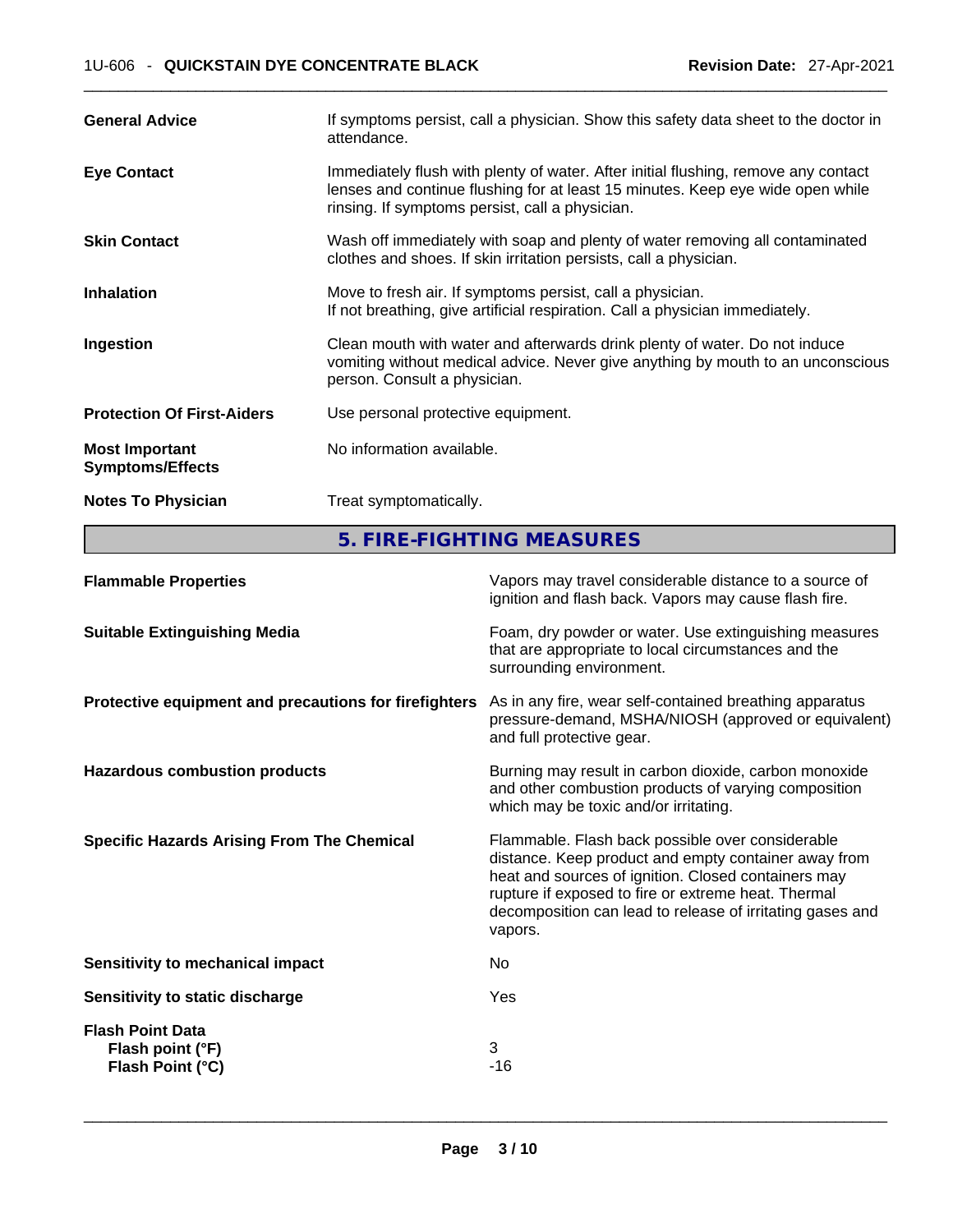| <b>Method</b>                           |                                                               |                        | <b>PMCC</b>                    |                                |
|-----------------------------------------|---------------------------------------------------------------|------------------------|--------------------------------|--------------------------------|
|                                         | <b>Flammability Limits In Air</b>                             |                        |                                |                                |
|                                         | Lower flammability limit:<br><b>Upper flammability limit:</b> |                        | Not available<br>Not available |                                |
| <b>NFPA</b>                             | Health: 1                                                     | <b>Flammability: 3</b> | <b>Instability: 0</b>          | <b>Special: Not Applicable</b> |
| <b>NFPA Legend</b><br>0 - Not Hazardous |                                                               |                        |                                |                                |

- 1 Slightly
- 2 Moderate
- 3 High
- 4 Severe

*The ratings assigned are only suggested ratings, the contractor/employer has ultimate responsibilities for NFPA ratings where this system is used.* 

*Additional information regarding the NFPA rating system is available from the National Fire Protection Agency (NFPA) at www.nfpa.org.* 

# **6. ACCIDENTAL RELEASE MEASURES**

| <b>Personal Precautions</b>      | Remove all sources of ignition. Take precautions to prevent flashback. Ground<br>and bond all containers and handling equipment. Take precautionary measures<br>against static discharges. Ensure adequate ventilation. Avoid contact with skin,<br>eyes and clothing. Use personal protective equipment.                                                                                                                                                                                   |
|----------------------------------|---------------------------------------------------------------------------------------------------------------------------------------------------------------------------------------------------------------------------------------------------------------------------------------------------------------------------------------------------------------------------------------------------------------------------------------------------------------------------------------------|
| <b>Other Information</b>         | Prevent further leakage or spillage if safe to do so. Do not allow material to<br>contaminate ground water system. Prevent product from entering drains. Do not<br>flush into surface water or sanitary sewer system. Local authorities should be<br>advised if significant spillages cannot be contained.                                                                                                                                                                                  |
| <b>Environmental precautions</b> | See Section 12 for additional Ecological Information.                                                                                                                                                                                                                                                                                                                                                                                                                                       |
| <b>Methods for Cleaning Up</b>   | Dam up. Soak up with inert absorbent material. Use a non-sparking or explosion<br>proof means to transfer material to a sealed, appropriate container for disposal.<br>Clean contaminated surface thoroughly.                                                                                                                                                                                                                                                                               |
|                                  | 7. HANDLING AND STORAGE                                                                                                                                                                                                                                                                                                                                                                                                                                                                     |
| <b>Handling</b>                  | Avoid contact with skin, eyes and clothing. Wear personal protective equipment.<br>Do not breathe vapors or spray mist. Use only in ventilated areas. Prevent vapor<br>build-up by providing adequate ventilation during and after use.<br>Take precautionary measures against static discharges. To avoid ignition of<br>vapors by static electricity discharge, all metal parts of the equipment must be<br>grounded. Keep away from heat, sparks and flame. Do not smoke. Extinguish all |
|                                  | flames and pilot lights, and turn off stoves, heaters, electric motors and other<br>sources of ignition during use and until all vapors are gone. Ignition and/or flash<br>back may occur.                                                                                                                                                                                                                                                                                                  |
| <b>Storage</b>                   | Keep containers tightly closed in a dry, cool and well-ventilated place. Keep away<br>from heat. Keep away from open flames, hot surfaces and sources of ignition.<br>Keep in properly labeled containers. Keep out of the reach of children.                                                                                                                                                                                                                                               |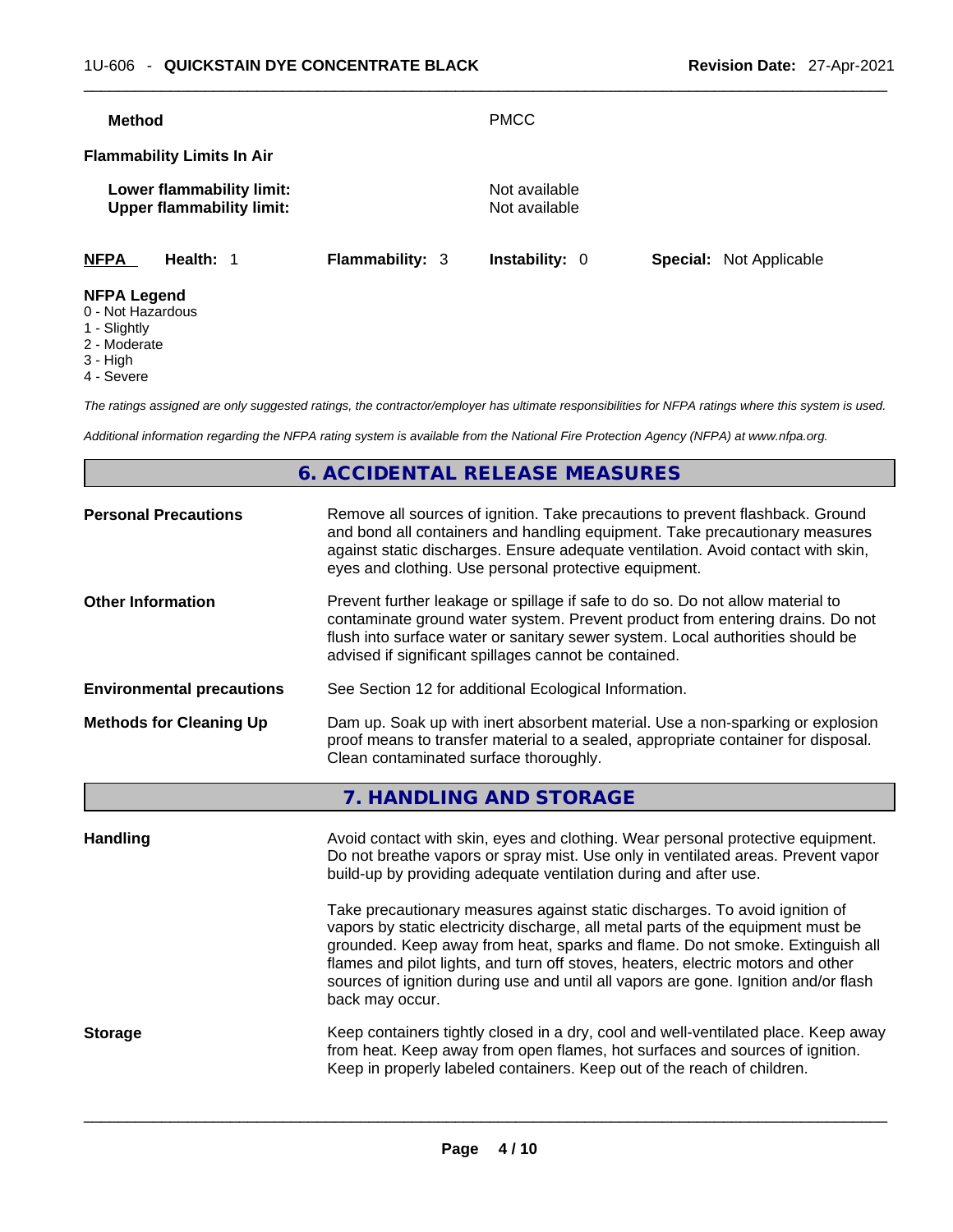### **Incompatible Materials Incompatible** with strong acids and bases and strong oxidizing agents.

**Technical measures/Precautions**Ensure adequate ventilation. Use only where airflow will keep vapors from building up in or near the work area in adjoining rooms. Comply with all national, state, and local codes pertaining to the storage, handling, dispensing and disposal of flammable liquids.

> Dissipate static electricity during transfer by grounding and bonding containers and equipment before transferring material. All equipment should be non-sparking and explosion proof. Use explosion proof electrical equipment for ventilation, lighting and material handling.

### **8. EXPOSURE CONTROLS/PERSONAL PROTECTION**

### **Exposure Limits**

| <b>Chemical name</b> | <b>ACGIH TLV</b> | <b>OSHA PEL</b>                          |
|----------------------|------------------|------------------------------------------|
| Acetone              | STEL: 500 ppm    | 1000 ppm -<br><b>TWA</b>                 |
|                      | TWA: 250 ppm     | <b>TWA</b><br>$2400$ mg/m <sup>3</sup> - |

### **Legend**

ACGIH - American Conference of Governmental Industrial Hygienists Exposure Limits OSHA - Occupational Safety & Health Administration Exposure Limits N/E - Not Established

#### **Appropriate engineering controls**

| <b>Engineering Measures</b>          | Ensure adequate ventilation, especially in confined areas.                                                                                                                                                                                                                                                                                                          |
|--------------------------------------|---------------------------------------------------------------------------------------------------------------------------------------------------------------------------------------------------------------------------------------------------------------------------------------------------------------------------------------------------------------------|
| <b>Personal Protective Equipment</b> |                                                                                                                                                                                                                                                                                                                                                                     |
| <b>Eye/Face Protection</b>           | Safety glasses with side-shields. If splashes are likely to occur, wear:. Tightly<br>fitting safety goggles.                                                                                                                                                                                                                                                        |
| <b>Skin Protection</b>               | Long sleeved clothing. Protective gloves.                                                                                                                                                                                                                                                                                                                           |
| <b>Respiratory Protection</b>        | Use only with adequate ventilation. In operations where exposure limits are<br>exceeded, use a NIOSH approved respirator that has been selected by a<br>technically qualified person for the specific work conditions. When spraying the<br>product or applying in confined areas, wear a NIOSH approved respirator<br>specified for paint spray or organic vapors. |
| <b>Hygiene Measures</b>              | Avoid contact with skin, eyes and clothing. Remove and wash contaminated<br>clothing before re-use. Wash thoroughly after handling.                                                                                                                                                                                                                                 |

# **9. PHYSICAL AND CHEMICAL PROPERTIES**

**Appearance** liquid **Density (Ibs/gal)** 6.6 - 6.7<br> **Specific Gravity** 6.7 - 6.7 0.79 - 0.81 **Specific Gravity** 

**Odor Solvent Solvent Solvent Solvent Odor Threshold** No information available **pH pH No** information available **Viscosity (cps) No information available No** information available **Solubility(ies)** No information available \_\_\_\_\_\_\_\_\_\_\_\_\_\_\_\_\_\_\_\_\_\_\_\_\_\_\_\_\_\_\_\_\_\_\_\_\_\_\_\_\_\_\_\_\_\_\_\_\_\_\_\_\_\_\_\_\_\_\_\_\_\_\_\_\_\_\_\_\_\_\_\_\_\_\_\_\_\_\_\_\_\_\_\_\_\_\_\_\_\_\_\_\_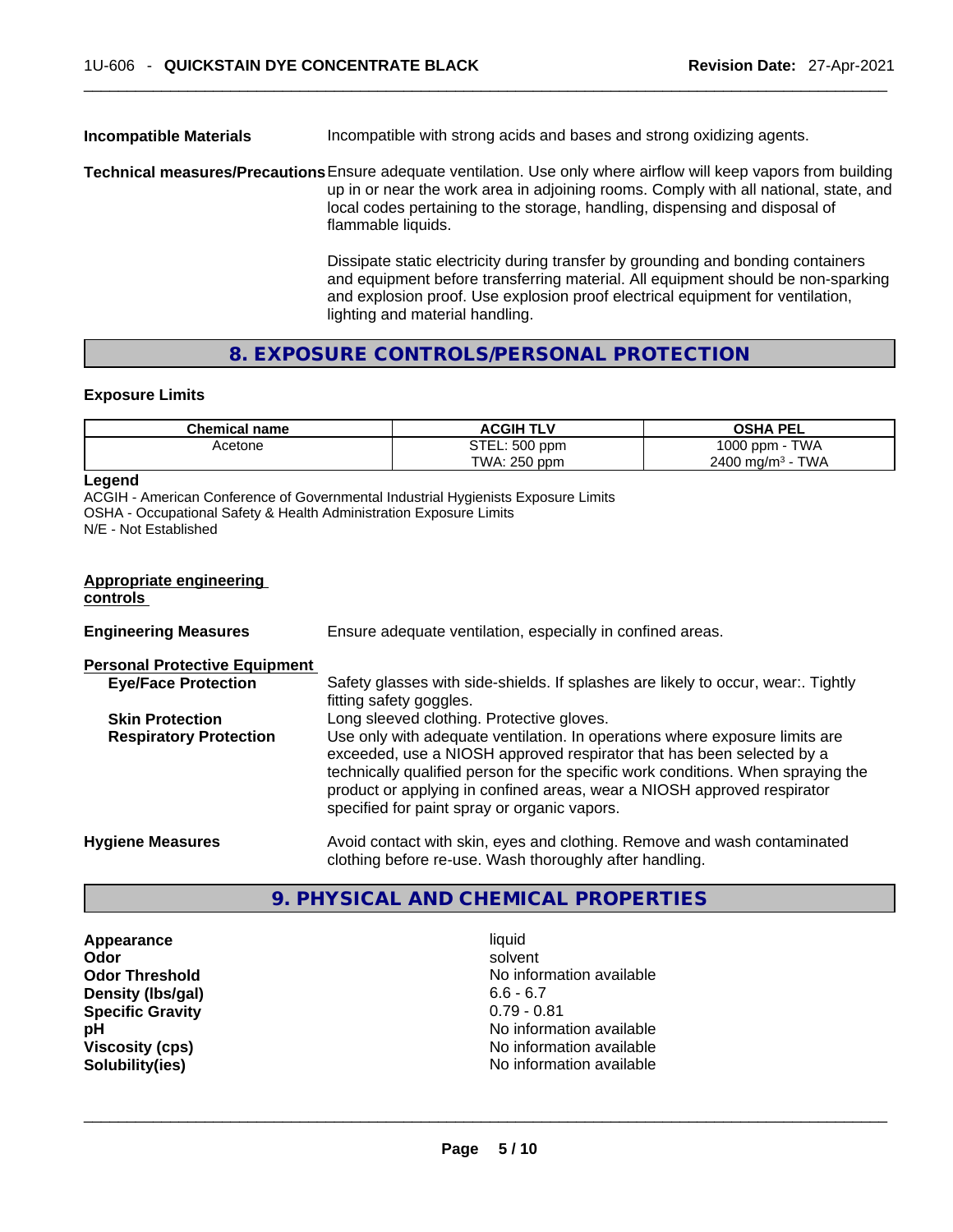**Water solubility No information available No information available Evaporation Rate No information available No information available Vapor pressure**  No information available **Vapor density No information available No** information available **Wt. % Solids** 0 - 10 **Vol. % Solids** 0 - 10 **Wt. % Volatiles** 90 - 100 **Vol. % Volatiles VOC Regulatory Limit (g/L)** 0 **Boiling Point (°F) Boiling Point (°C)** 58 **Freezing point (°F)**<br> **Freezing Point (°C)**<br> **Freezing Point (°C)**<br> **No information available Flash point (°F)** 3 **Flash Point (°C)** -16 **Method** PMCC **Flammability (solid, gas)** Not applicable **Upper flammability limit:** No information available **Lower flammability limit:** No information available **Lower** flammability limit: **Autoignition Temperature (°F)** No information available **Autoignition Temperature (°C)** No information available **Decomposition Temperature (°F)** No information available **Decomposition Temperature (°C)** No information available **Partition coefficient Contract Community No information available** 

**Freezing Point (°C)** No information available

# **10. STABILITY AND REACTIVITY**

**Reactivity No data available Chemical Stability Stability** Stable under normal conditions. Hazardous polymerisation does not occur. **Conditions to avoid** Conditions **to Avoid** Keep away from open flames, hot surfaces, static electricity and sources of ignition. Sparks. Elevated temperature. **Incompatible Materials Incompatible with strong acids and bases and strong** oxidizing agents. **Hazardous Decomposition Products** Thermal decomposition can lead to release of irritating gases and vapors. **Possibility of hazardous reactions** None under normal conditions of use.

**11. TOXICOLOGICAL INFORMATION** 

### **Product Information**

### **Information on likely routes of exposure**

**Principal Routes of Exposure** Eye contact, skin contact and inhalation.

**Acute Toxicity**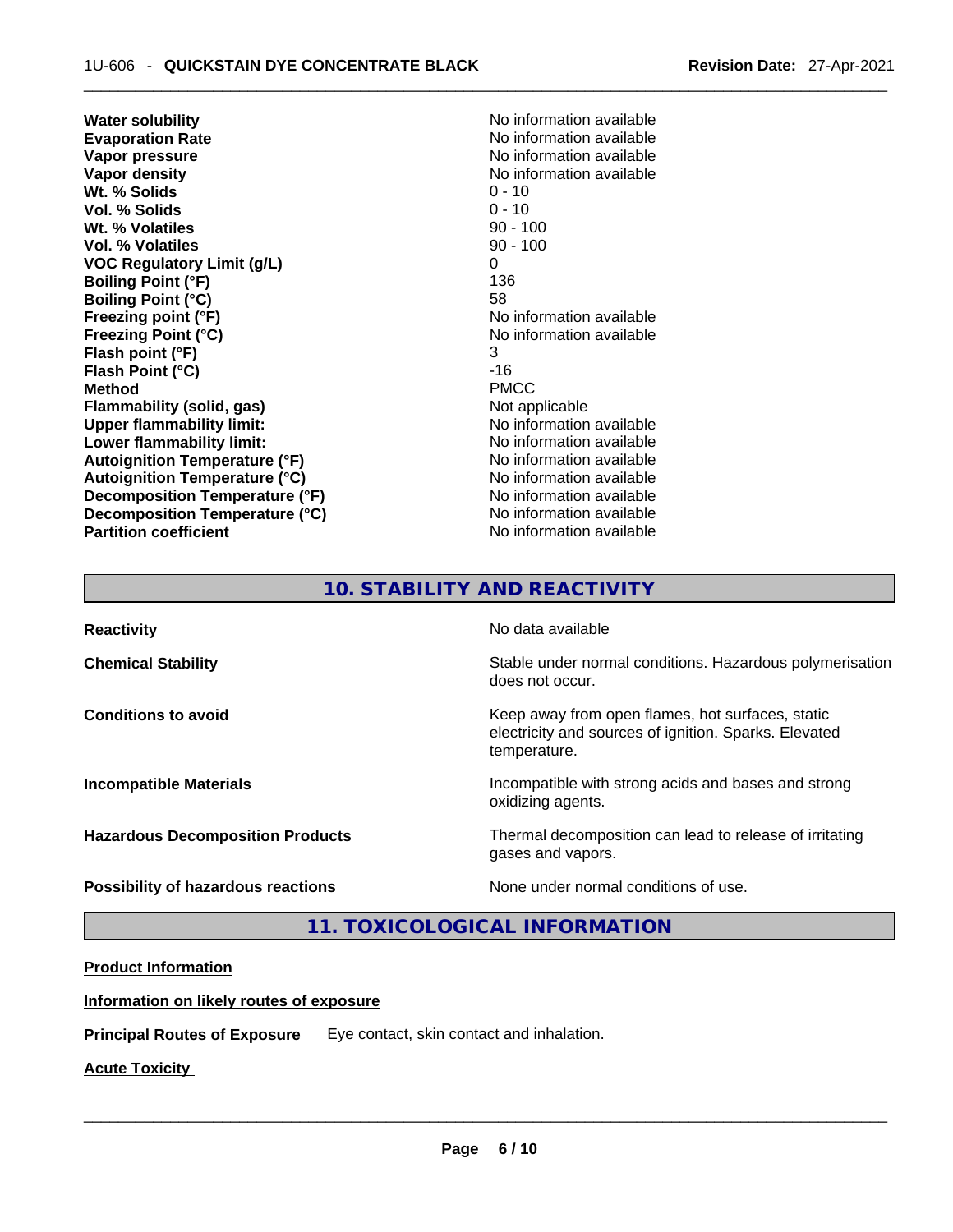| <b>Product Information</b>             | Repeated or prolonged exposure to organic solvents may lead to permanent brain<br>and nervous system damage. Intentional misuse by deliberately concentrating and<br>inhaling vapors may be harmful or fatal.                                                 |
|----------------------------------------|---------------------------------------------------------------------------------------------------------------------------------------------------------------------------------------------------------------------------------------------------------------|
|                                        | Symptoms related to the physical, chemical and toxicological characteristics                                                                                                                                                                                  |
| <b>Symptoms</b>                        | No information available                                                                                                                                                                                                                                      |
|                                        | Delayed and immediate effects as well as chronic effects from short and long-term exposure                                                                                                                                                                    |
| Eye contact                            | Contact with eyes may cause irritation.                                                                                                                                                                                                                       |
| <b>Skin contact</b>                    | May cause skin irritation and/or dermatitis. Prolonged skin contact may defat the<br>skin and produce dermatitis.                                                                                                                                             |
| Ingestion                              | Harmful if swallowed. Ingestion may cause irritation to mucous membranes. Small<br>amounts of this product aspirated into the respiratory system during ingestion or<br>vomiting may cause mild to severe pulmonary injury, possibly progressing to<br>death. |
| <b>Inhalation</b>                      | Harmful by inhalation. High vapor / aerosol concentrations are irritating to the<br>eyes, nose, throat and lungs and may cause headaches, dizziness, drowsiness,<br>unconsciousness, and other central nervous system effects.                                |
| <b>Sensitization</b>                   | No information available                                                                                                                                                                                                                                      |
| <b>Neurological Effects</b>            | No information available.                                                                                                                                                                                                                                     |
| <b>Mutagenic Effects</b>               | No information available.                                                                                                                                                                                                                                     |
| <b>Reproductive Effects</b>            | No information available.                                                                                                                                                                                                                                     |
| <b>Developmental Effects</b>           | No information available.                                                                                                                                                                                                                                     |
| <b>Target organ effects</b>            | No information available.                                                                                                                                                                                                                                     |
| <b>STOT - repeated exposure</b>        | Causes damage to organs through prolonged or repeated exposure if inhaled,<br>May cause disorder and damage to the, liver, kidney, spleen, blood.                                                                                                             |
| <b>STOT - single exposure</b>          | May cause disorder and damage to the, Respiratory system, Central nervous<br>system.                                                                                                                                                                          |
| Other adverse effects                  | No information available.                                                                                                                                                                                                                                     |
| <b>Aspiration Hazard</b>               | May be harmful if swallowed and enters airways. Small amounts of this product<br>aspirated into the respiratory system during ingestion or vomiting may cause mild<br>to severe pulmonary injury, possibly progressing to death.                              |
| Muse out and monogeneous of taxing the |                                                                                                                                                                                                                                                               |

#### **Numerical measures of toxicity**

### **The following values are calculated based on chapter 3.1 of the GHS document**

| <b>ATEmix (oral)</b>                 | 5981 mg/kg   |
|--------------------------------------|--------------|
| <b>ATEmix (dermal)</b>               | 3094 mg/kg   |
| <b>ATEmix (inhalation-dust/mist)</b> | 103.3 $mq/L$ |

### **Component Information**

| Chemical name | Oral LD50           | Dermal LD50             | <b>Inhalation LC50</b>                   |
|---------------|---------------------|-------------------------|------------------------------------------|
| Acetone       | Rat<br>= 5800 mg/kg | (Rabbit)<br>15700 mg/kg | Rat ) 8 h<br>$= 50100$ mg/m <sup>3</sup> |
| 67-64-1       |                     |                         |                                          |

# **Chronic Toxicity**

### **Carcinogenicity**

*There are no known carcinogenic chemicals in this product above reportable levels.*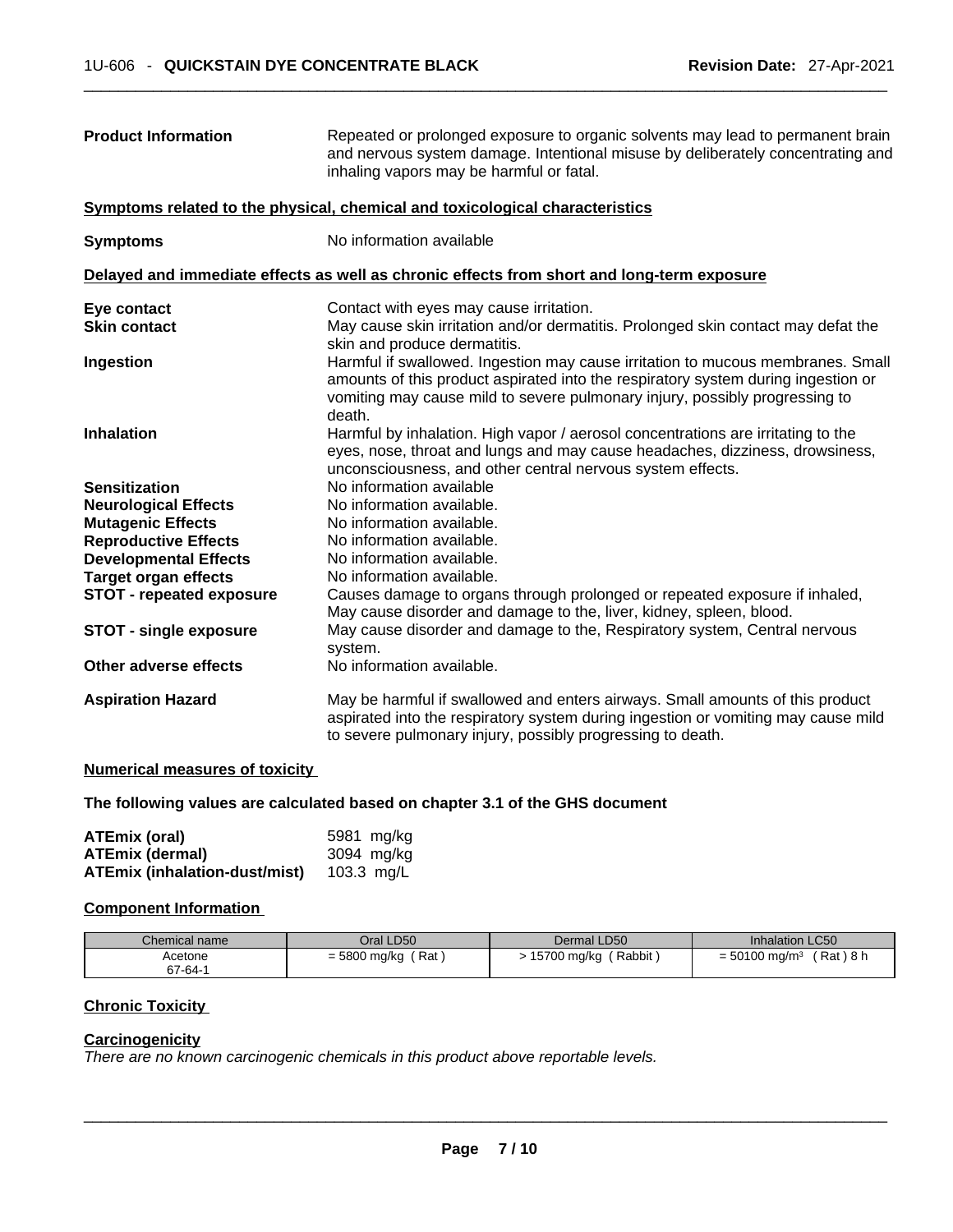# **12. ECOLOGICAL INFORMATION**

### **Ecotoxicity Effects**

The environmental impact of this product has not been fully investigated.

### **Product Information**

# **Acute Toxicity to Fish**

No information available

### **Acute Toxicity to Aquatic Invertebrates**

No information available

#### **Acute Toxicity to Aquatic Plants** No information available

### **Persistence / Degradability**

No information available.

### **Bioaccumulation**

There is no data for this product.

### **Mobility in Environmental Media**

No information available.

### **Ozone**

Not applicable

### **Component Information**

### **Acute Toxicity to Fish**

**Acetone** LC50: 8300 (Bluegill - 96 hr.) mg/L

### **Acute Toxicity to Aquatic Invertebrates**

#### Acetone EC50: 12600 mg/L (Daphnia magna - 48 hr.)

### **Acute Toxicity to Aquatic Plants**

No information available

|                                | 13. DISPOSAL CONSIDERATIONS                                                                                                                                                                                               |
|--------------------------------|---------------------------------------------------------------------------------------------------------------------------------------------------------------------------------------------------------------------------|
| <b>Waste Disposal Method</b>   | Dispose of in accordance with federal, state, and local regulations. Local<br>requirements may vary, consult your sanitation department or state-designated<br>environmental protection agency for more disposal options. |
| <b>Empty Container Warning</b> | Emptied containers may retain product residue. Follow label warnings even after                                                                                                                                           |
|                                |                                                                                                                                                                                                                           |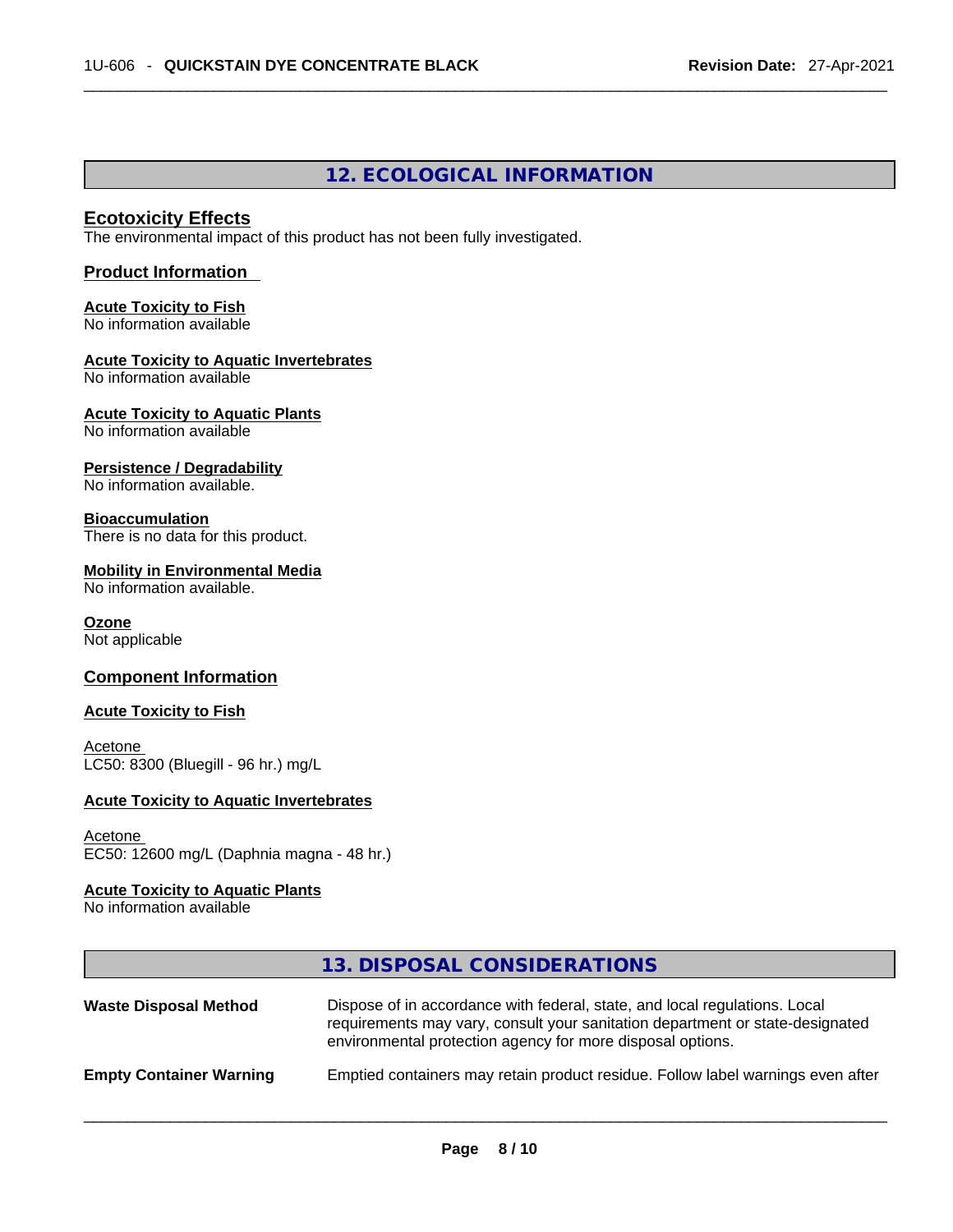container is emptied. Residual vapors may explode on ignition.

# **14. TRANSPORT INFORMATION**

| DOT                                                                                                        |                                                          |  |
|------------------------------------------------------------------------------------------------------------|----------------------------------------------------------|--|
| <b>Proper Shipping Name</b><br><b>Hazard class</b><br>UN-No.<br><b>Packing Group</b><br><b>Description</b> | <b>PAINT</b><br>3<br>UN1263<br>Ш<br>UN1263, PAINT, 3, II |  |
| <b>ICAO/IATA</b>                                                                                           | Contact the preparer for further information.            |  |
| <b>IMDG/IMO</b>                                                                                            | Contact the preparer for further information.            |  |
|                                                                                                            | <b>15. REGULATORY INFORMATION</b>                        |  |

### **International Inventories**

| <b>TSCA: United States</b> | Yes - All components are listed or exempt. |
|----------------------------|--------------------------------------------|
| <b>DSL: Canada</b>         | Yes - All components are listed or exempt. |

### **Federal Regulations**

### **SARA 311/312 hazardous categorization**

| Acute health hazard               | Yes |
|-----------------------------------|-----|
| Chronic Health Hazard             | Nο  |
| Fire hazard                       | Yes |
| Sudden release of pressure hazard | No  |
| Reactive Hazard                   | N٥  |

### **SARA 313**

Section 313 of Title III of the Superfund Amendments and Reauthorization Act of 1986 (SARA). This product contains a chemical or chemicals which are subject to the reporting requirements of the Act and Title 40 of the Code of Federal Regulations, Part 372:

*None*

**Clean Air Act,Section 112 Hazardous Air Pollutants (HAPs) (see 40 CFR 61)**

This product contains the following HAPs:

*None*

### **US State Regulations**

### **California Proposition 65**

**AVIMARNING:** Cancer and Reproductive Harm– www.P65warnings.ca.gov